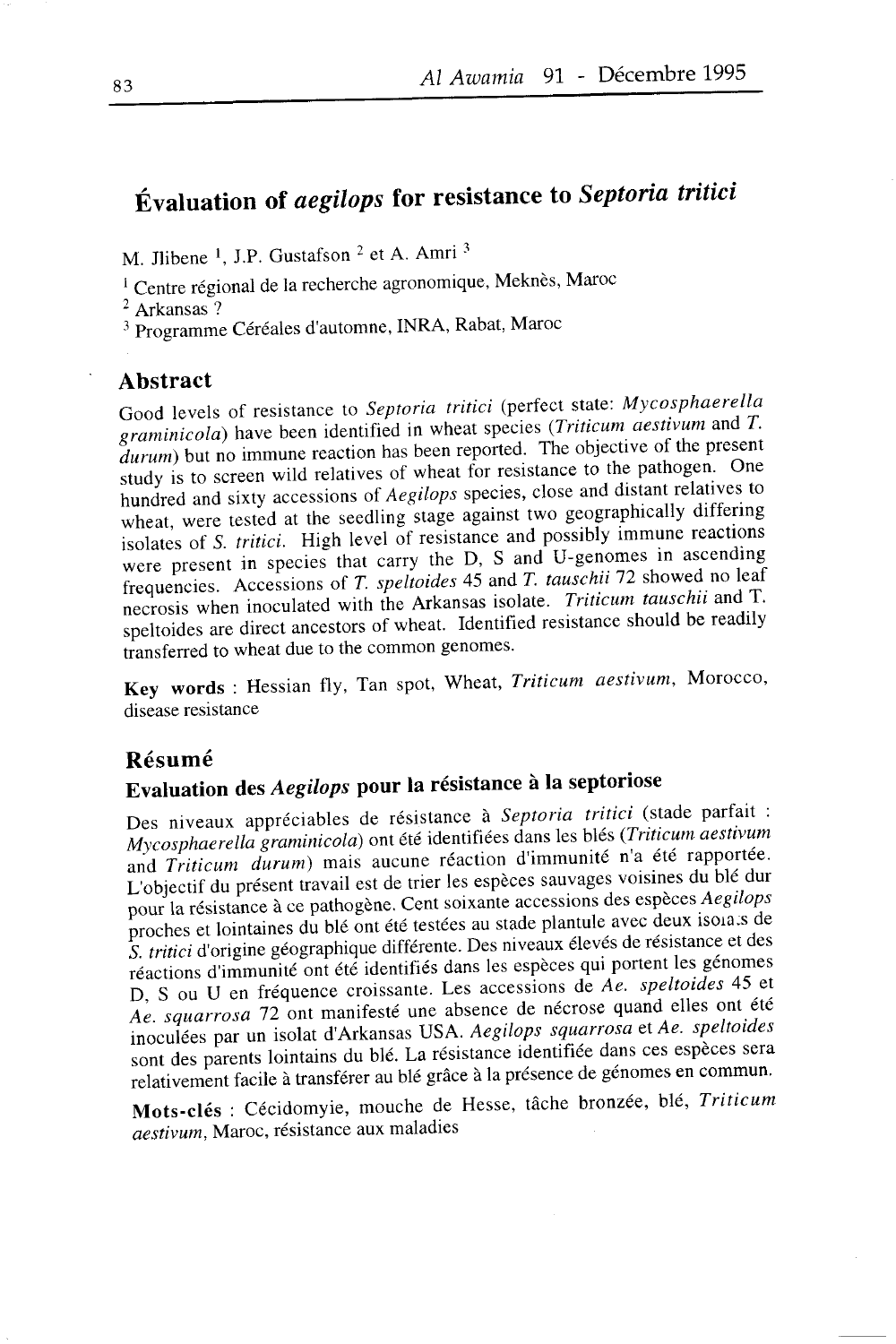#### ملخص

أظهرت الأبحاث عن مستوى هام من مقاومة القمح الصلب و القمح الطري للتبعّم السبتوري .<br>للتبعّم السبتوري Septoria tritici لكن المناعة التامة لم يتم العثور عليها.<br>تهدف هذه الدراسة إلى تقييم الأعشاب البرية إيجيلوبس Aegilops التى لها قرابة أصلية مع القمح لقاومتها لهذا الرخن. و قد تم تقييم مائة و ستتين صنفا في مرحلة ثلاث ورقات من حيث مقاومتها لفوعلتين من فوعات Septoria tritici ينتميان إلى أماكن مختلفة جغرافيا : الولايات مس .<br>Ae. squarrosa الصنف رقم 72 من Ae. squarrosa يعتبران أسلافا مباشرة للقمح. وهكذا، فالمناعة المحتملة في هذين الصنفين يمكن نُقلُّها بدون منعوبة إلى القمح.

### **Introduction**

Septoria tritici blotch is a world-wide disease causing substantial losses in wheat fields ranging from 10 to 80 % in Morocco (Jlibene 1991). Search for sources of resistance within the wheat species (Triticum aestivum) as a means to control this disease have been rewarding. Several sources of resistance have been identified after extensive screening of wheat germplasm collections maintained at different parts of the world (Rosielle 1972; Djerbi et al. 1976; Arjana et al., 1975; Krupinsky et al. 1977; Eyal et al. 1983). However, presently identified sources of resistance do not provide full protection to the crop. Higher levels of resistance have been reported in close and distant relatives of wheat, particularly Agropyron (Rillo et al. 1970; Gough et Tuleen 1979) and Secale (May 1983) species. T. monococcum which is known to carry the A-genome, also present in wheat, has been reported resistant to several isolates from the United States and the Mediterranean Region (Yechilevich et al. 1983). However, no attention has been given to Aegilops species which carry the D or the B-genomes or equivalent. The objective of the present study was to evaluate 160 accessions belonging to 18 species of *Aegilops* for resistance to two geographically distant strains of M.cosphaerella graminicola.

**الكلمات المقتاحية** : ذبابة الهس، التبقع السبتوري، القمح، القمح<br>الطري، المغرب، مقاومة الأمراض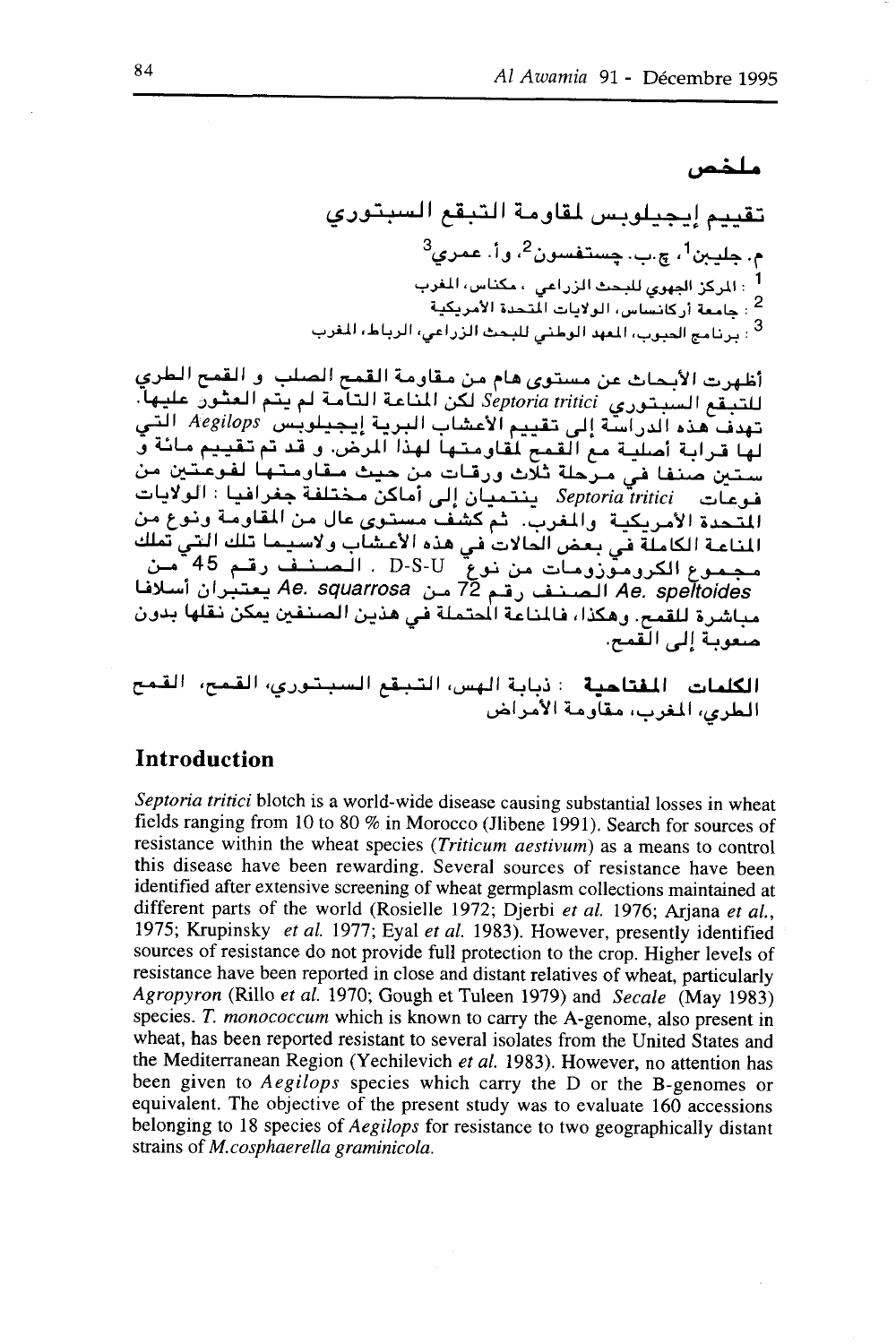### Material and methods

Eighty seven entries of 9 species of Aegilops, kindly supplied by Dr. Kimber  $($ University of Missouri) were planted,  $10$  seeds per entry in trays, November, 8, 1985, and vernalized at  $4 \,^{\circ}\text{C}$  for 6 weeks. The seedlings in the 1-2 leaf stage were removed from the vernalizer and inoculated twice with an Arkansas inoculum (kindly supplied by P.J. Raymond, Monsanto Chemical Co., St. Louis, Missouri) at a rate of  $10^6$  spores/ml. The suspension was uniformly spread using a pressurized atomizer. Inoculated seedlings were put in a dew chamber at 24  $^{\circ}$ C day (16 hours), 22  $^{\circ}$ C night (8 hours) for 48 hours with no light during the first 24 hours. A susceptible (cv 'Nasma') and a resistant wheat (cv 'BT908') were included as checks. Three weeks later, percent area infected of the two top leaves was recorded. Resistant seedlings and seedlings of the susceptible wheat check were transferred into pots to the greenhouse and inocuiated at boot stage. Plants were covered with plastic during the 72 hours following inoculation to ensure high relative humidity.

The same entries and others supplied by Dr. Amri, a total of 160 entries belonging to 19 species were grown in a growth chamber at the Centre Régional de la-Recherche Agronomique, Settat, Morocco (Aridoculture Program) and inoculated at the tiliering stage, with an isolate from Morocco. A concentrated solution of spores increased in a liquid medium was spread using an atomizer. Seedlings were put for incubation in a dew chamber for 48 hours. Upon removal from the incubator, seedlings were put in a growth chamber where disease rating was done three weeks later. Seedlings were rated 'R' if no apparent symptoms were observed, 'MR' if some discoloration on lower leaves was visible, 'MS' when up to 25  $%$  necrosis occurred and 'S' with more than 25 $%$  necrosis. Species and their genomic formulae are given in table 1.

#### Results

#### Reaction to Arkansas isolate

A wide variation in reaction to the disease was observed among species and among accessions within the same species (Table 2). Two thirds of the accessions scored less than 20  $%$  disease necrosis, among which 75  $%$  were in the range  $0-10\%$ . Because we seek a high level of resistance and because of the abundance of resistance in Aegilops species tested, accessions showing more than 20 % necrosis were considered as susceptible. Entries were considered resistant 'R' if a disease score was less than 10 % necrosis and moderately resistant 'MR' if more than 10 % and less than 20 %. The resistant bread wheat check 'BT908' scored 15.25 % and the susceptible check 'Nasma' scored 28.24 %. Only one third of the accessions tested scored more than 20  $\%$  infection. Also 60  $\%$  of the accessions showed higher levels of resistance than the resistant wheat check cv 'BT908', stressing the importance of wild species as a reservoir of valuable sources of resistance to this disease. Resistance was found in 7 of 8 species (I. bicorne was the exception), with high frequencies in T. crassum, T. cylindricum, T. tauschii, T. ventricosum and T. speltoides. Two accessions (C 45 and CI 72) of T. speltoides and T. tauschii respectively showed no symptoms of the disease.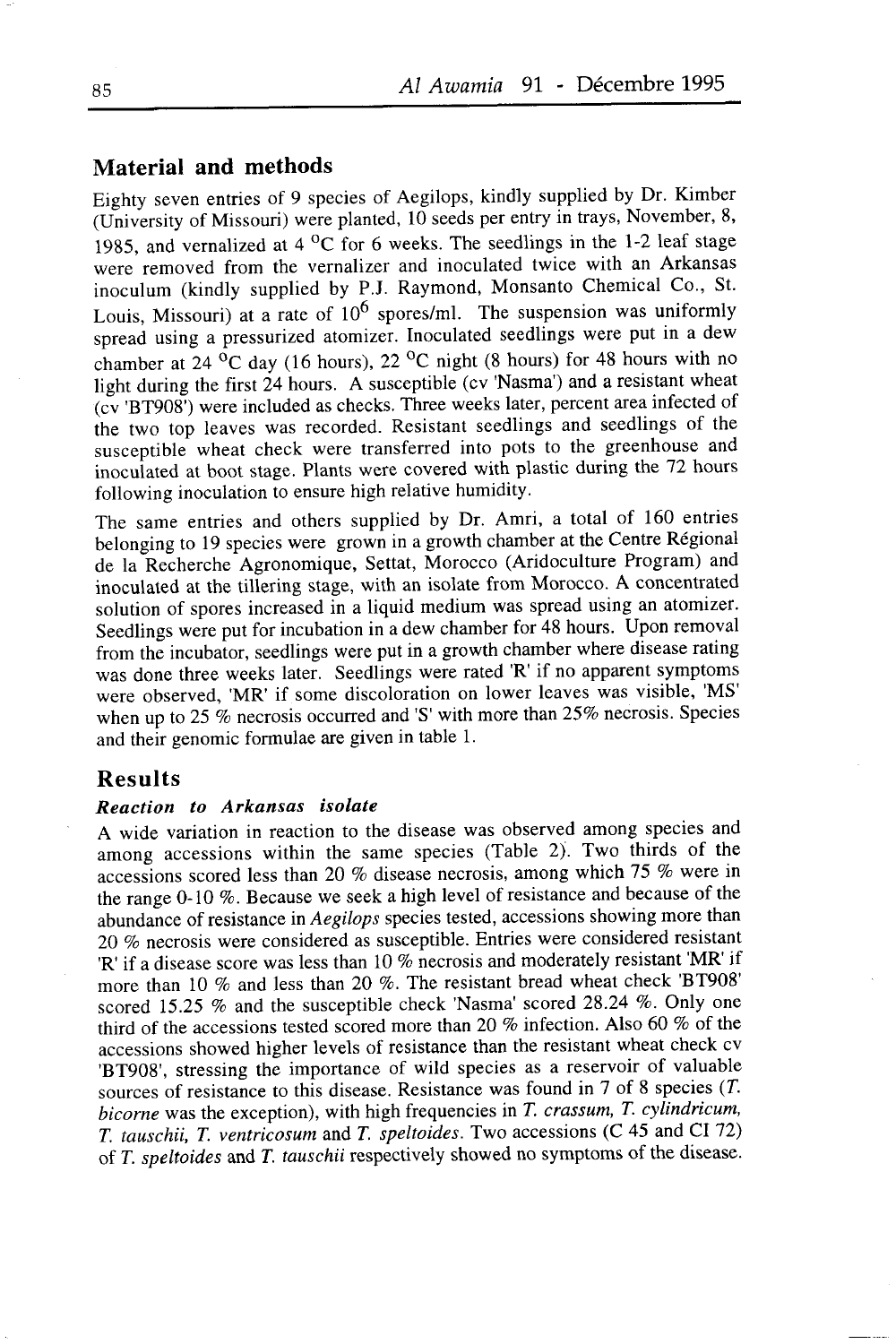| Species              | Genome <sup>1</sup> | Plasma <sup>1</sup> |
|----------------------|---------------------|---------------------|
|                      |                     |                     |
| T. cylindricum       | CD                  | D                   |
| T. tauschii          | D                   | D                   |
| T. ventricosum       | DN                  | D                   |
| T. juvenale          | <u>DMU</u>          | D2                  |
| T. crassum           | DΜ                  | D2                  |
| T. crassum           | <b>DDM</b>          | D2                  |
| T. aestivum          | ABD                 | B                   |
| Т. топососсит        | A                   | A                   |
| T. beoticum          | A                   | A                   |
| T. speltoides        | S                   | S, G                |
| T. longissima        | S1                  | $S^1$               |
| T. bicorne           | Sb                  | Sb                  |
| T. kotschyi          | US                  | S <sub>2</sub>      |
| T. dichasians        | C                   | C                   |
| T. triaristatum 4X   | UM                  | U                   |
| T. triaristatum 6X   | <b>UMN</b>          | U                   |
| <i>T.</i> triunciale | UC                  | C, U                |
| T. columnare         | UM                  | U2                  |
| T. comosum           | М                   | M                   |
| T. ovatum            | UM                  | $M^O$               |
| T. uniaristatum      | N                   | N                   |
|                      |                     |                     |

Table 1. Aegilops species tested for reaction to Mycosphaerella graminicola (Morocco and Arkansas isolates), their genomic formulae and origin of cytoplasm

<sup>1</sup>underlining indicates modified genomes (source : Kimber and Tsunewaki 1988)

45 and CI 72) of T. speltoides and T. tauschii respectively showed no symptoms of the disease (Table 3). All the three T. crassum lines were resistant and all 16 T. cylindricum lines tested were either resistant or moderately resistant (Table 2). Seventy five percent of the 31 T. tauschii accessions and 56% of the 16 T. speltoides were either resistant or moderately resistant (Table 2). Accessions of T. kotschyi, T. juvenale and T. bicorne were mostly susceptible (Table 2).

Some resistant accessions were transferred into pots and inoculated at heading stage with the same isolate. The results showed that lines whose seedlings were selected as resistant were also resistant at adult plant stage. Pycnidia developed on the susceptible check 'Nasma'.

#### Reaction to Morocco isolate

The percentage of resistant lines to the moroccan isolate identified for each species was less than that obtained with the Arkansas isolate (Table 4). For example, only 82 % (vs 100 %) of T. Cylindricum, 51 % (vs 75 %) of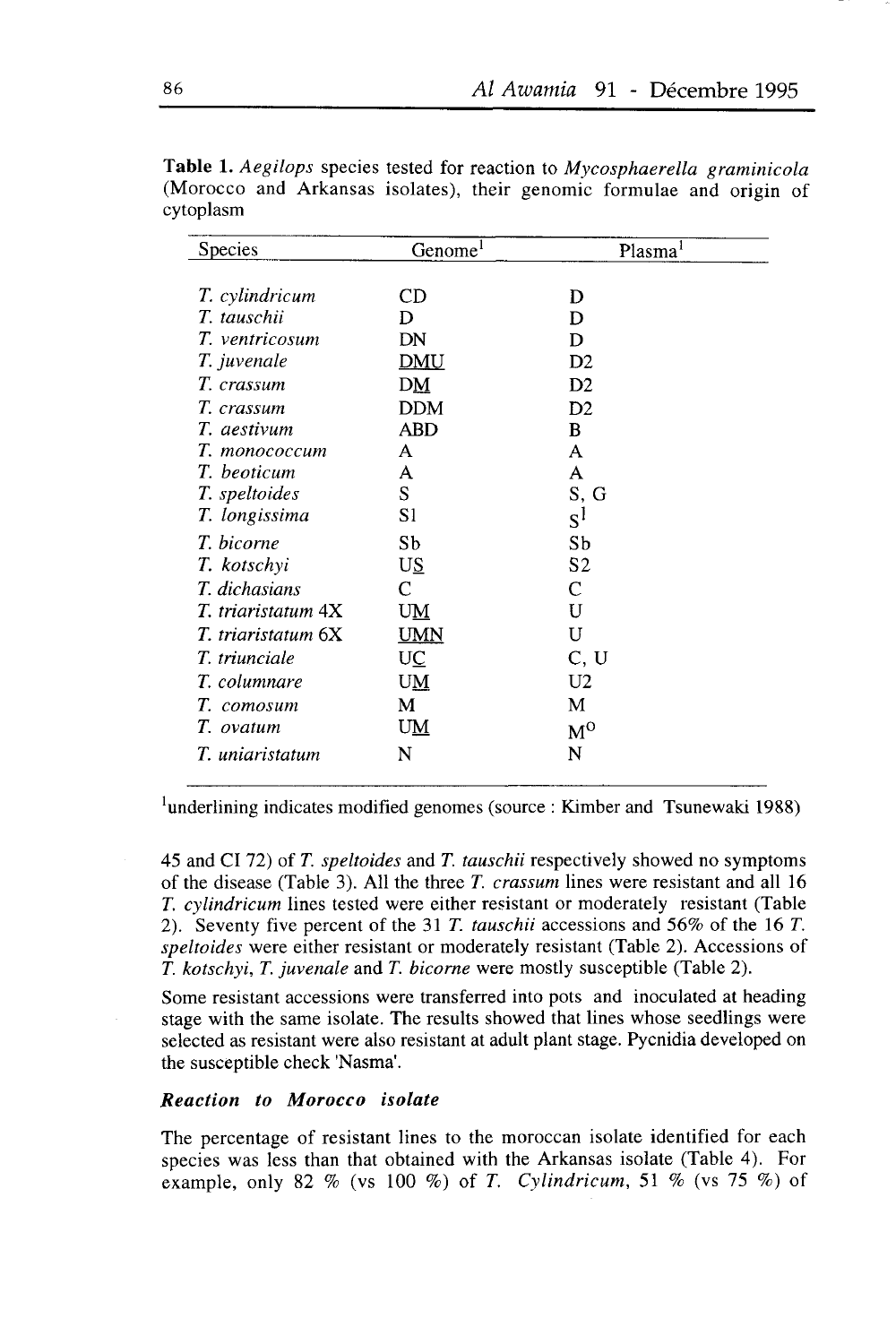T. Tauschii and 50  $\%$  (vs 56  $\%$ ) of T. Speltoides entries were found resistant. This could be due to higher aggressiveness of the Moroccan isolate or to the use of concentrated inoculum of the moroccan isolate or both. Many reports have indicated differences tn virulences of the pathogen. Accessions caracterized as MS with the Morocco isolate may in fact be considered as resistant. However, 85 accessions out of 185  $(46 \%)$  belonging mostly to T. Cylindricum, T. tauschii and  $T$ . triunciale were rated resistant (Table 4). Accessions of  $T$ . triunciale were not tested with Arkansas isolate due to shortage of space. Nasma, used as check, was highly susceptible to the Moroccan isolate.

Table 2. Frequency of accessions of Aegilops species grouped into four classes of reactions, resistant (R), medium resistant  $(MR)$ , medium susceptible (MS) and susceptible (S) to an Arkansas isolate of Mycosphaerella graminicola at seedling stage.

|                | Number of<br>Accessions | Classes of reaction |    |    |     |  |
|----------------|-------------------------|---------------------|----|----|-----|--|
| Species        |                         | R                   | MR | MS | S   |  |
| T. crassum     | 3                       | 100                 |    |    |     |  |
| T. cylindricum | 16                      | 88                  | 12 |    |     |  |
| T. tauschii    | 31                      | 65                  | 10 |    | 22  |  |
| T. ventricosum | 8                       | 13                  | 50 | 25 | 13  |  |
| T. speltoides  | 16                      | 31                  | 25 | 19 | 25  |  |
| T. kotschyi    | 5                       | 20                  |    | 60 | 20  |  |
| T. juvenale    | 3                       |                     |    | 67 | 33  |  |
| T. bicorne     | 3                       |                     |    |    | 100 |  |
| Total          | 85                      | 52                  | 15 | 13 | 20  |  |

## Entries resistant to Morocco and Arkansas isolates

Accessions tested under both isolates and showing resistance in both situations are presented in Table 5. Among 32 entries tested, 20 were resistant to both isolates (ie, 62 %). The frequency of resistant lines was higher in the T. cylindricum (88 %) than in the T. tauschii (53 %) species, both carrying the D-genome. The bread wheat check 'Nasma' was susceptible to both isolates, but less so to Arkansas isolate.

T. tauschii (DD) is a direct ancestor of wheat, contributing to the D-genome' The wheat group can be divided into three clusters of species, the A,  $\overline{D}$  and Ugenome clusters (Kimber, G, 1988). The A-genome cluster included accessions of  $T<sub>1</sub>$  monococcum and  $T<sub>2</sub>$  beoticum. The 12  $T<sub>3</sub>$  monococcum and the 3 T. beoticumentrres carrying the A-genome did not show good resistance to the Moroccan isolate. Yechilevich et al. reported T. monococcum as having high frequency of resistance to seven geographically differing isolates including some from the Mediterranean region. However, the high level of stress imposed in this study, ie concentrated inoculum, may be responsible for the observed results. The U-genome cluster included  $T$ . ovatum,  $T$ . columnare,  $T$ . triunciale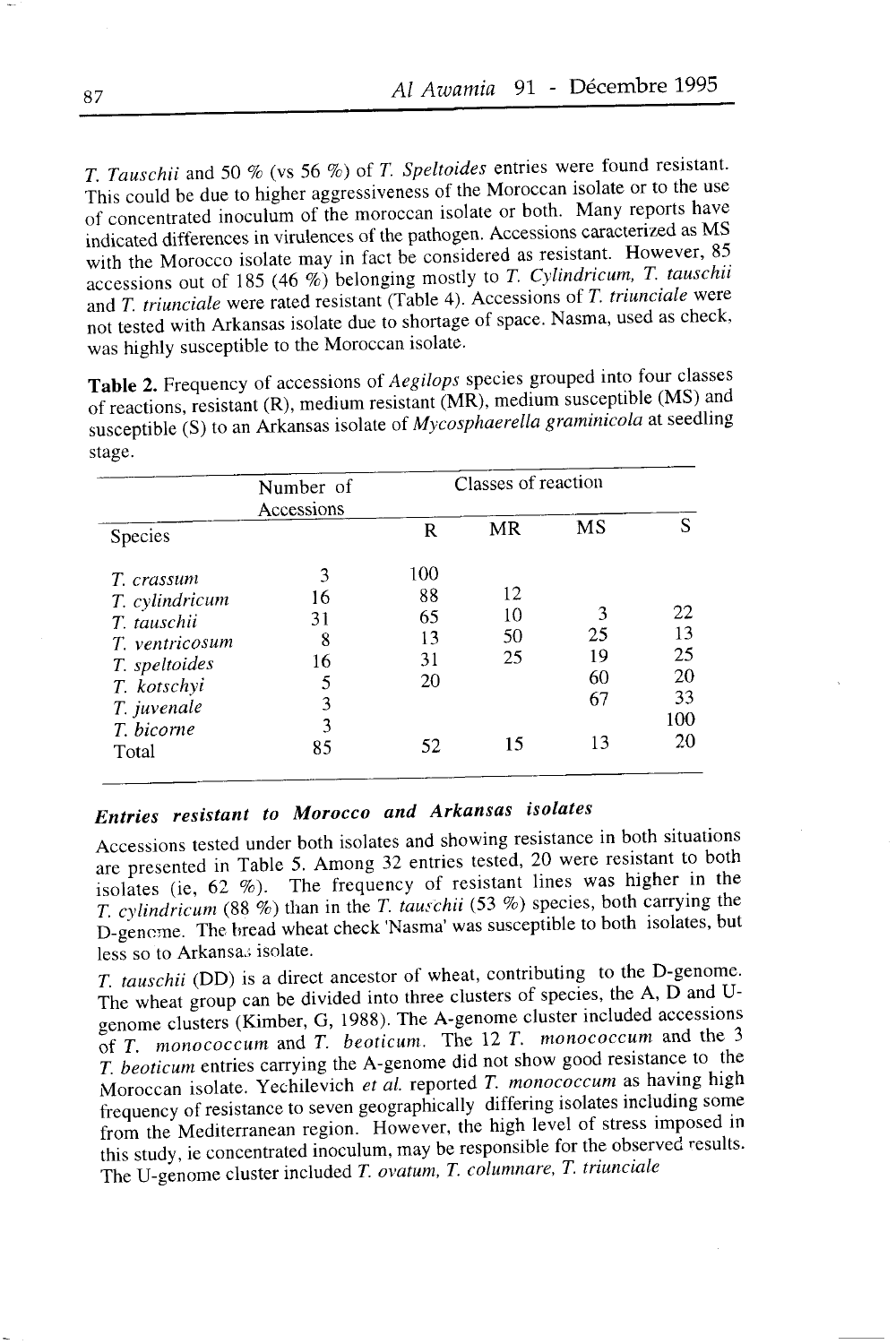| Species        | PI/CI  | Number of                | % Necrosis | Standard error |
|----------------|--------|--------------------------|------------|----------------|
|                | number | plants                   |            |                |
| T. speltoides  | 000045 | 5                        | 0.00       | $0.00*$        |
| T. tauschii    | 000072 | 5                        | 0.00       | $0.00*$        |
| T. tauschii    | 000025 | 3                        | 0.33       | 0.33           |
| T. cylindricum | 172357 | 8                        | 0.37       | $0.18*$        |
| T. cylindricum | 374353 | $\overline{c}$           | 0.50       | 0.50           |
| T. cylindricum | 374347 | 7                        | 0.71       | $0.18*$        |
| T. tauschii    | 000026 | 6                        | 0.83       | $0.48*$        |
| T. cylindricum |        | 4                        | 1.00       | 0.71           |
| T. tauschii    | 000017 | 9                        | 1.11       | $0.39*$        |
| T. tauschii    | 000021 | 8                        | 1.12       | $0.44*$        |
| T. cylindricum | 330484 | 7                        | 1.14       | $0.83*$        |
| T. cylindricum | 172358 | 11                       | 1.18       | $0.55*$        |
| T. tauschii    | 000009 | 9                        | 1.22       | $0.36*$        |
| T. tauschii    | 000018 | 9                        | 1.22       | $0.36*$        |
| T. crassum     | 276972 | 9                        | 1.22       | $0.36*$        |
| T. cylindricum | 374345 | 3                        | 1.33       | 0.88           |
| T. tauschii    | 000027 | 7                        | 1.57       | $0.75*$        |
| T. cylindricum | 266814 | 7                        | 1.71       | $0.52*$        |
| T. tauschii    | 000010 | 8                        | 1.75       | $0.37*$        |
| T. cylindricum | 428561 | 9                        | 1.78       | $0.40*$        |
| T. tauschii    | 000019 | 9                        | 1.78       | $0.57*$        |
| T. cylindricum | 344778 | 5                        | 1.80       | $1.07*$        |
| T. tauschii    | 000020 | $\overline{\mathcal{I}}$ | 1.86       | $0.40*$        |
| T. tauschii    | 000013 | 8                        | 1.87       | $0.44*$        |
| T. cylindricum | 276977 | 11                       | 1.91       | $0.51*$        |
| T. speltoides  | 369583 | 5                        | 2.60       | 2.36           |
| T. tauschii    | 000022 | 7                        | 2.71       | $0.71*$        |
| T. cylindricum | 276974 | 8                        | 3.00       | 1.46           |
| T. speltoides  | 393493 | 6                        | 3.17       | 1.28           |
| T. tauschii    | 000011 | 6                        | 3.83       | 1.01           |
| T. crassum     | 392330 | 8                        | 3.87       | 1.80           |
| T. tauschii    | 000008 | 5                        | 4.40       | 1.03           |
| T. tauschii    | 000024 | 9                        | 4.44       | $2.60*$        |
| T. tauschii    | 276985 | 4                        | 4.50       | 0.87           |
| T. cylindricum | 374320 | 6                        | 5.17       | 3.99           |
| T. tauschii    | 000004 | $\overline{7}$           | 5.71       | 1.29           |
| T. cylindricum | 276976 | 10                       | 7.40       | 2.97           |
| T. kotschyi    | 000036 | 7                        | 7.43       | 3.22           |
| T. ventricosum | 276999 | 11                       | 7.73       | 2.19           |
| T. tauschii    | 300489 | 10                       | 8.20       | 2.26           |
| T. crassum     | 330483 | 7                        | 8.43       | 3.06           |
| T. speltoides  | 000061 | 6                        | 8.50       | 1.63           |
| T. tauschii    | 452130 | $\overline{7}$           | 9.29       | 3.05           |
| T. speltoides  | 449340 | 5                        | 9.60       | 5.24           |

Table 3. Aegilops accessions resistant to Arkansas isolate of *M. graminicola* (% necrosis less than  $10\%$ ) at seedling stage

\* Seedlings transplanted to test adult plant reaction to the disease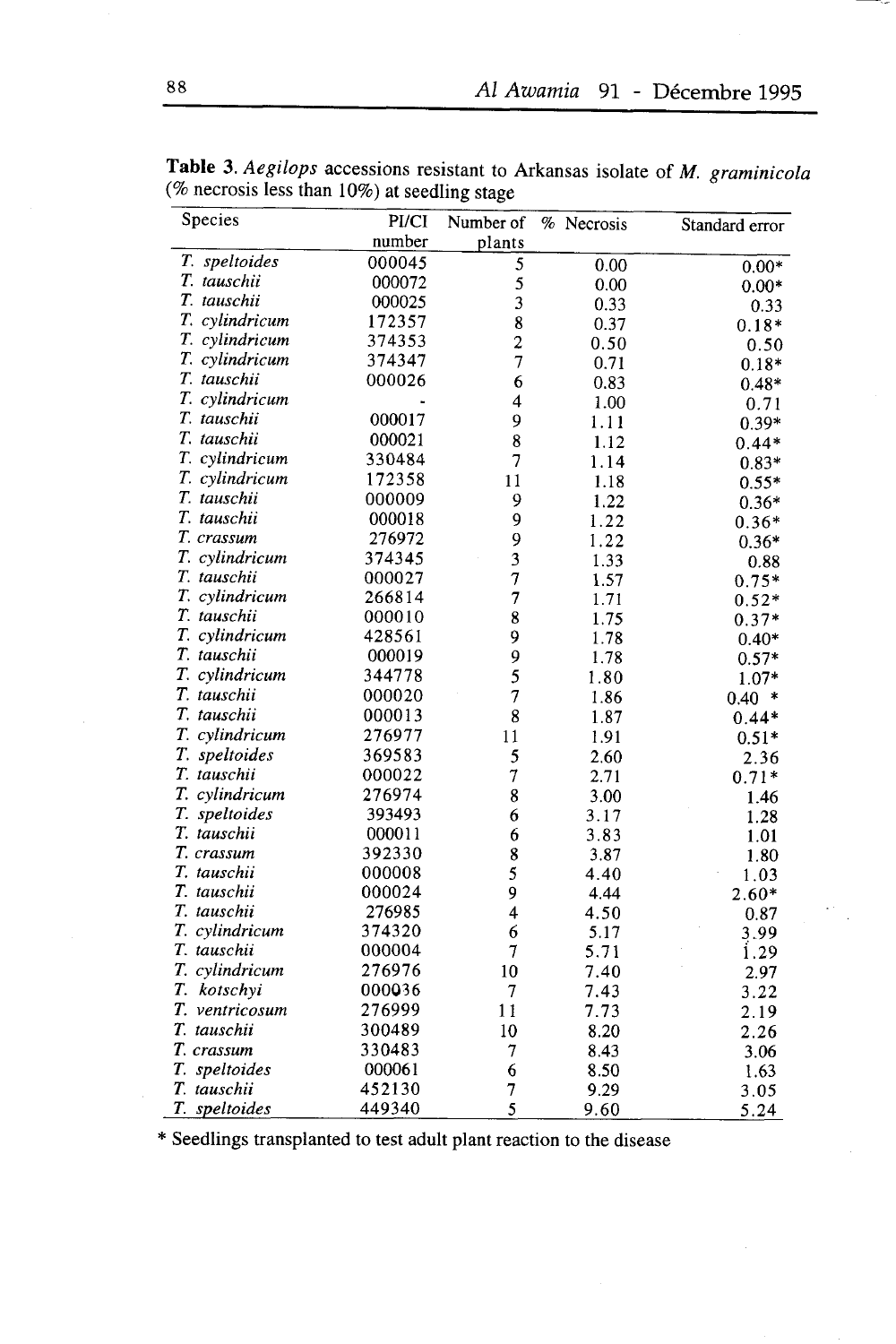and T. kotschyi. High frequency of resistance to the Moroccan isolate was observed in this group. However, the number of entries tested did not exceed 5 except for T. triunciale species which included 40 accessions. The D-genome cluster was represented by accessions of T. tauschii, T. cylindricum, T. ventricosum, T. crassum and T. juvenale, all of them had high level of resistance to the Septoria tritici blotch disease.

Resistance to *M. graminicola* appears to be present in high frequencies in the D, U, and S-genome carrying species and with less frequency in A-genome carrying species. genome carrying species and with less hequency in  $\Lambda$  generic earlying Methods to transfer resistance genes from  $T$ . tauschii to wheat have been devised and used with relative success to transfer Hessian fly resistance genes (Amri 1989). Among accessions resistant to both isolates, five T. tauchii (CI 8, 9, 19, 24 and 27) and three T. cylindricum (CI 172357, CI 172358, CI 314353), all carrying the D-genome, have been reported to be resistant to Moroccan population of Hessian fly (Mayetiola destructor) (Amri et al. 1992). The three entries of T. cylindricum were also found resistant to a US isolate of Pyrenophora tritici-repentis, the causal organism of Tan-spot (Alam and Gustafson 1988). These entries should constitute excellent sources for multiple resistance to a complex of parasites. Our experience in the field indicated that wheat with resistance derived from Triticum tauschii possesses good adaptation to Moroccan environments. The source parent used was developed at Kansas State University and supplied by Dr. R. Sears to Amri as part of the PhD thesis material (Amri, pers. comm.). Some entries, resistant to H. fly and rusts  $(Puccini spp.)$ , have been identified and are in the stage of advanced yield tests. Release of some of these lines is expected.

| <b>Species</b>  | N   | $%$ R | $\%$ MR | $\%$ MS        | $\%$ S |
|-----------------|-----|-------|---------|----------------|--------|
| T. cylindricum  | 11  | 9     | 27      | 45             | 18     |
| T. tauschii     | 37  | 3     | 24      | 24             | 49     |
| T. triaristatum | 16  | 13    | 25      | 25             | 38     |
| T. triunciale   | 40  | 18    | 25      | 30             | 28     |
| T. juvenale     | 3   | 30    | 30      |                | 30     |
| T. ovatum       | 8   |       | 12      | 38             | 50     |
| T. monococcum   | 12  |       | 17      | 8              | 75     |
| T. speltoides   | 4   |       | 25      | 25             | 50     |
| T. bicorne      | 2   |       | 50      |                |        |
| T. aestivum     | 4   |       | 25      |                | 75     |
| T. dichasians   | 2   |       | 50      |                | 50     |
| T. beoticum     | 3   |       |         | 67             | 33     |
| T. crassum      | 2   |       |         | 50             | 50     |
| T. Kotschyi     | 4   |       |         | 75             | 25     |
| T. columnaris   | 3   |       |         | 100            |        |
| T. comosum      |     |       |         | 100            |        |
| T. ventricosum  | 5   |       |         |                | 5      |
| T uniaristatum  | 2   |       |         | $\mathfrak{p}$ | 100    |
| T. longissimum  |     |       |         | 100            | 100    |
| Total           | 160 | 8     | 21      | 28             | 43     |

Tableau 4. Frequency of resistance to M. graminicola found in Aegilops species seedlings (Morocco isolate)

R, MR, S and MS refer to Resistant, Medium Resistant, Susceptible and Medium Susceptible, respectively.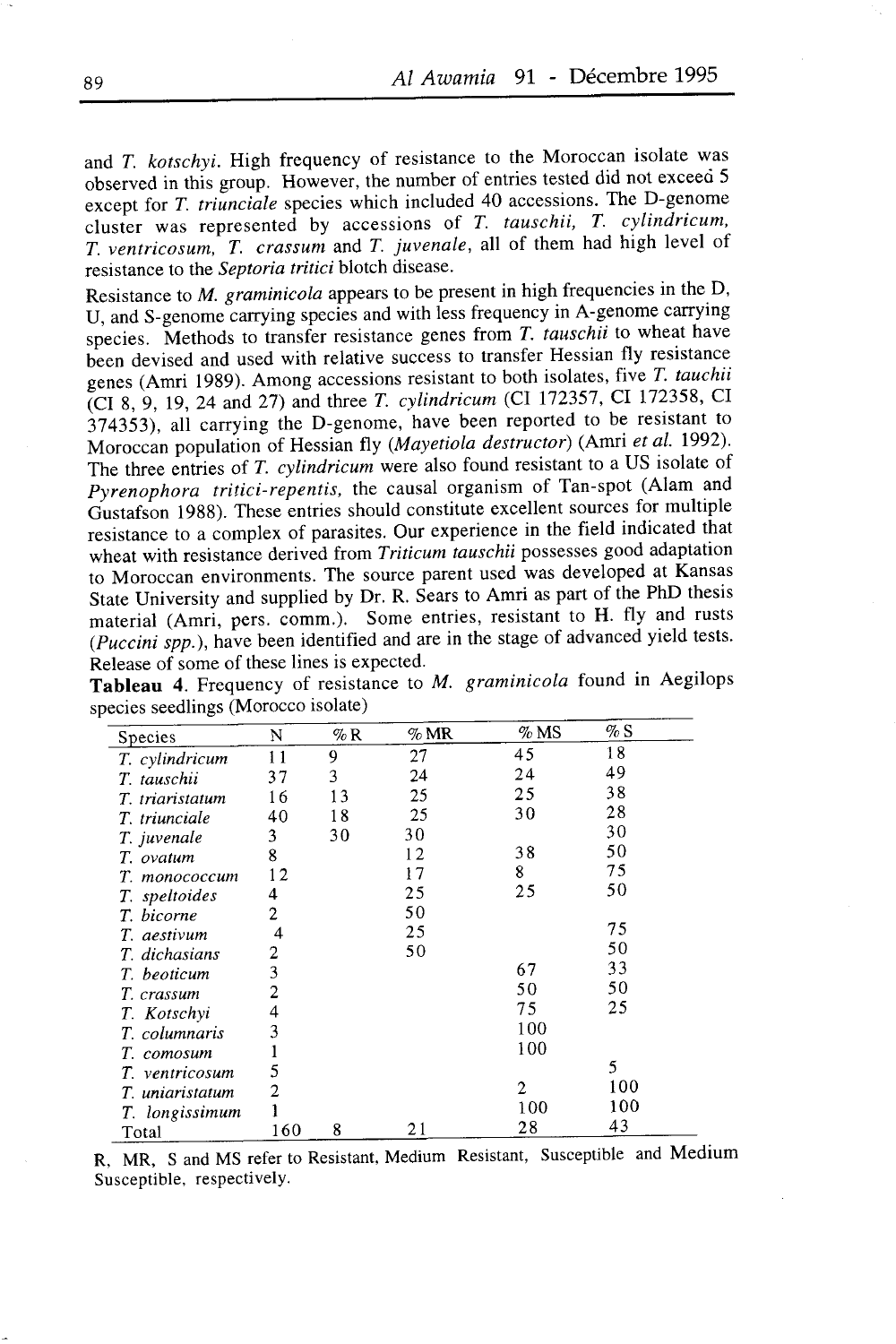| Species                        | CI/PI number | Reaction to isolate from |         |
|--------------------------------|--------------|--------------------------|---------|
|                                |              | Arkansas                 | Morocco |
|                                |              |                          |         |
| T. cylindricum <sup>12</sup>   | 172357<br>∗  | R                        | MR      |
| T. cylindricum <sup>12</sup>   | 374353       | R                        | MR      |
| $T.$ cylindricum <sup>2</sup>  | 330484       | R                        | R       |
| $T.$ cylindricum <sup>12</sup> | 172358       | R                        | R       |
| T. cylindricum                 | 344778       | R                        | MR      |
| $T.$ cylindricum <sup>2</sup>  | 374320       | R                        | R       |
| R. cylindricum                 | 000044       | <b>MR</b>                | MR      |
| $T.$ cylindricum <sup>2</sup>  | 349035       | MR                       | MR      |
| T. tauschiil                   | 000008       | $\mathbb{R}$             | R       |
| T. tauschiil                   | 000024       | $\mathbb{R}$             | R       |
| T. tauschii1                   | 000009       | R                        | R       |
| T. tauschii $^2$               | 000005       | MR                       | R       |
| T. tauschii <sup>2</sup>       | 000026       | R                        | MR      |
| $T.$ tauschii $^2$             | 000021       | R                        | MR      |
| T. tauschii <sup>1</sup>       | 000027       | R                        | MR      |
| T. tauschii <sup>1</sup>       | 000019       | R                        | MR      |
| T. tauschii                    | 000020       | R                        | MR      |
| $T.$ tauschii $^2$             | 276985       | R                        | MR      |
| T. speltoides                  | 393493       | R                        | R       |
| T. crassum <sup>2</sup>        | 392330       | R                        | MR      |
| T. aestivum (check)            | Nasma        | S                        | $S^+$   |

Table 5. Aegilops accessions resistant to both Morocco and Arkansas isolates of Mycosphaerella graminicola, at seedling stage

R, MR, S : Resistant, Moderately resistant and Susceptible, respectively.  $(+)$  indicates the presence of pycnidia;

I : Resistant to Hessian fly (Amri et al., 1993)

2 : Resistant to Tan-spot (Alam and Gustafson, 1988)

### References

Alam K.B. and Gustafson J.P., (1988). Tan-spot resistance screening of Aegilops species. Plant Breeding 100 : 112-118.

Amri A. (1989). Study of the inheritance of resistance to Hessian fly (Mayetiola destructor) in hexaploid wheat. PhD dissertation, Univ. of Kansas, Manhattan, Kansas.